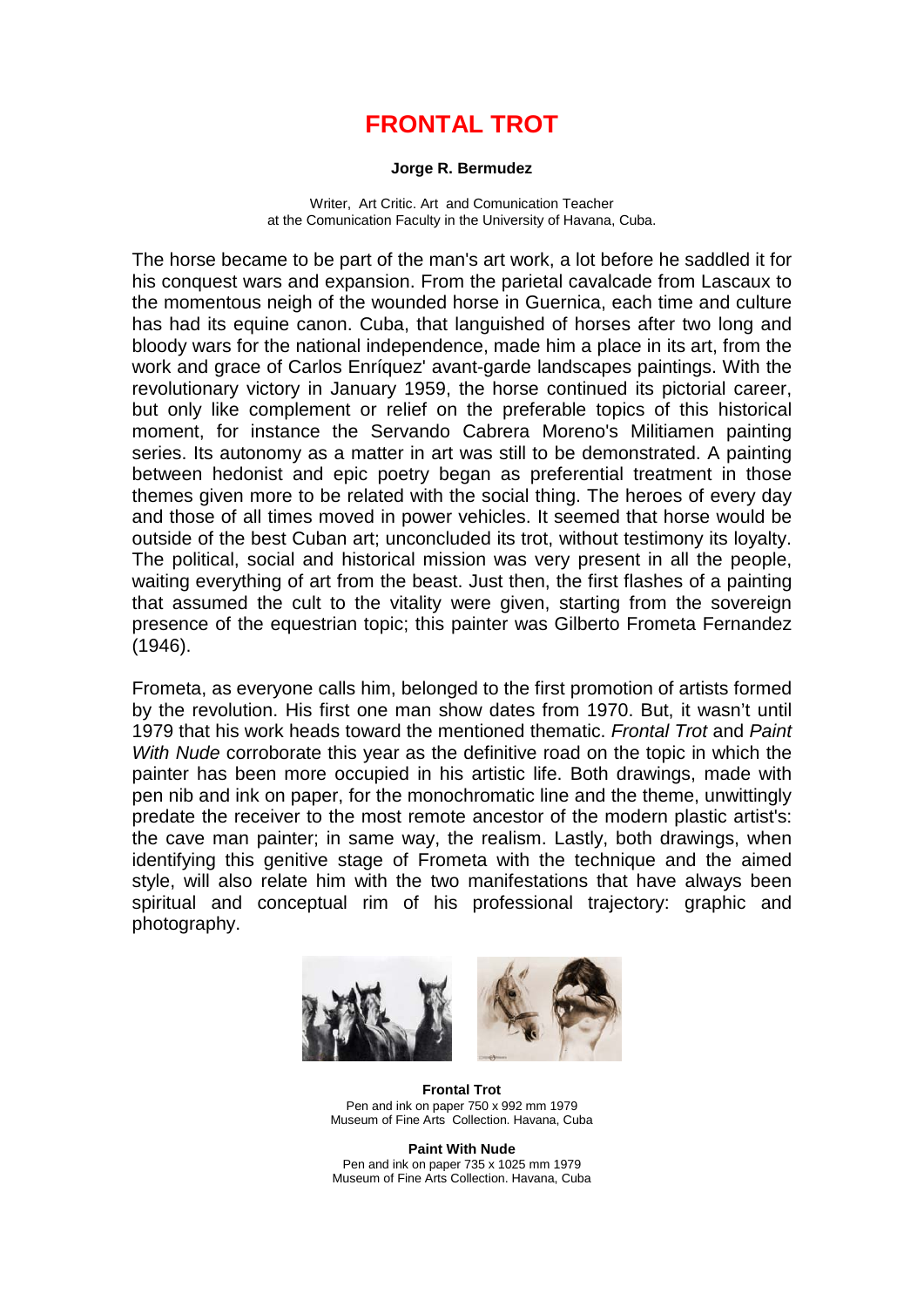The photorealism or hyperrealism, as it's notorious, present in the international artistic scenery since the exhibition Documents V, in Sidney, Australia (1972), was welcomed then with the aesthetic searches of the Cuban art. Without obviating, in this point, the relevancy of photography, in particular, the photographic reporter, as visual driving force nucleus of the Cuban vanguard poster design. Not few painters that made graphic and not few graphics that made painting - present duality in the Cuban visual culture since the colonial period-, saw in this last tendency in the international art as a gold mine to approach the enormous Cuban reality of that moment from a figuration more or less objective, contrary to the socialist realism itself, with which each other confronted daily, will consent the requirements of form and content of an essentially contemporary and Cuban aesthetic-communicative practice. This way, the topic of the horse, since then little or not well tried by the vernacular art, was assumed by Frometa the drawing -many of these works had as first reference the technical image of a photography-, relating it stylistically with the photorealism, in other words, with the international vanguard tendency of the plastic arts in the 70th of the past century.

However, that which most calls the attention in this stage of Frometa, is the induction of a topic, with a most remarkable historical visual load, in the history of art, from a realism of great vitality and subjective intensity. *Violence*, 1977, a drawing, is a proof of this. The single head of the horse is able to generate an endless number of associations and relationships that go beyond the fury of the animal, to be also symbolic representation of a state of the human existence.



**VIOLENCE** Pen and ink on paper 750 x 992 mm 1977 Museum of Fine Arts Collection. Havana, Cuba

To the exaltation of this realism, in a same way contributes, the elaborated design that each one of his representations sustains. The form is, once seen the drawing, another surprise. Anything anecdotic neither descriptive, to its essential expressive force add the artist's carefully worked occupation, so much to represent the animal, isolated or in group, as well as to unmark it from common places, without the presence of the always uncertain label of the beautifulness. Beauty is honesty, no more, no less. From there are the aesthetic and communicative values that the artist is able to transmit in each work.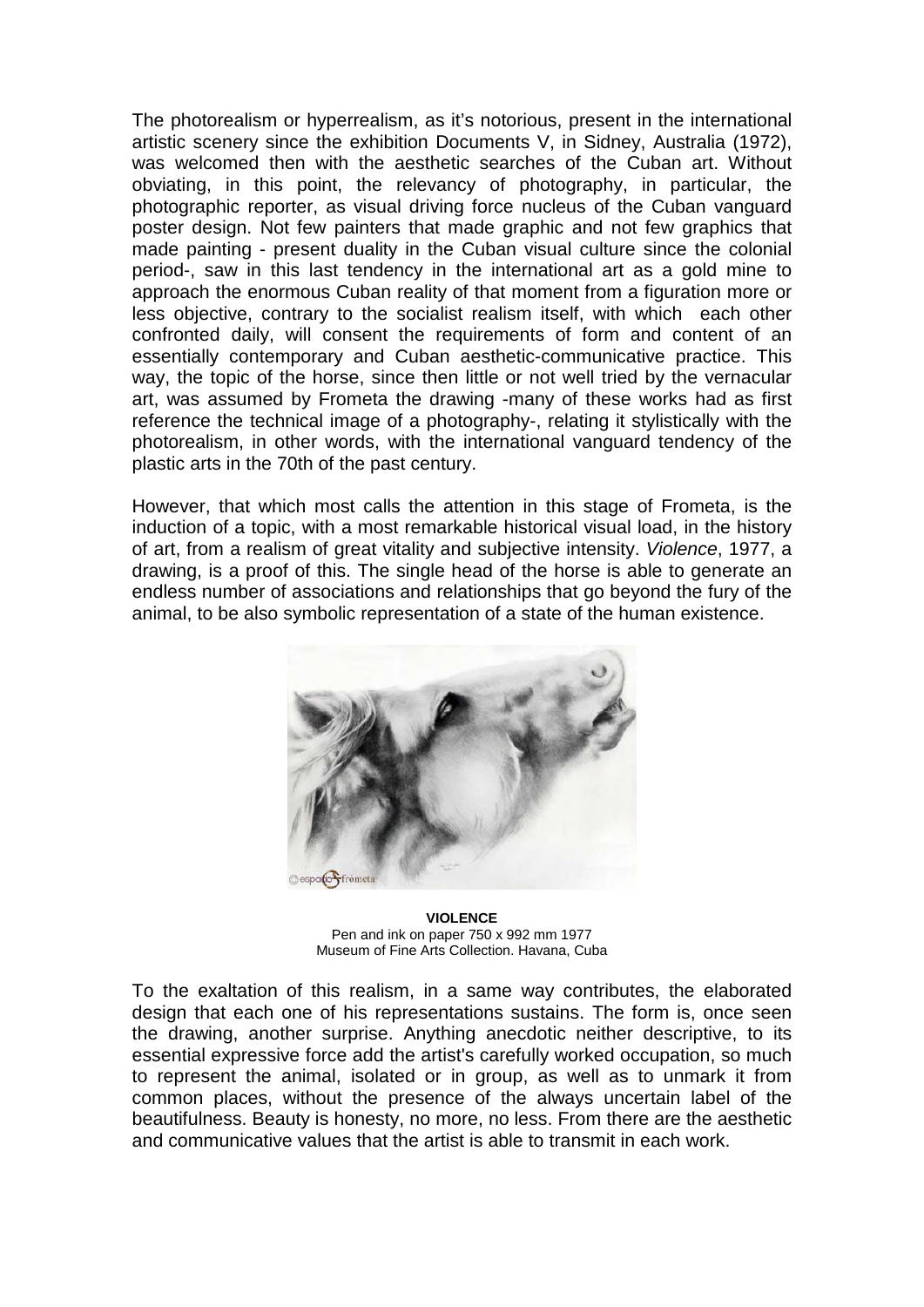After the drawing - even in paintings, like it will be seen later on -, the form remains, the drawing itself, the message, the surprise of an expression: the animal's and its relationship with strategies of visual code that don't disregard even for a moment the effectiveness of a blank space, the crack of a line made as a flight, or the diaphanous transparency of a throng of on inks in function of the dominant address in each composition.

Toward 1980, Frometa once again, adventures in the engraving world. In this moment the experimental interest as in other occasions, will show when he appeals to chalcography giving continuity to the favorite thematic, with which had learned how to mate with drawing, reality with poetry, beginning with pen nib and the Indian ink. Stein (1980), it's of an impeccable design.



**PINTO** Calcography, dry point on zinc 345 x 228 mm 1980.

Follows *Steed* (1984) and *Jealousy* (1987), this last one as a messotinta, with certain expressionists values in the lines, precursor of changes in the horse theme, in particular and of Frometa's plastic work in general.





**STEEDL** Calcography, messotinta on copper 430 x 310 mm 1984

**JEALOUSY** Calcography, messotinta on copper 340 x 465 mm 1987

The year is more than significant. The disintegration of the European socialism will influence in a decisive way the whole Cuban society. A new generation of artists formed with the revolution, praise a change in the form of approaching the domestic reality through art. To which also contributes the entrance of the Cuban art to the international market. The most original artists in the precedent generation, will find in this period their moment of bigger creative maturity, in which they end up defining their respective poetic visual. The twisting point is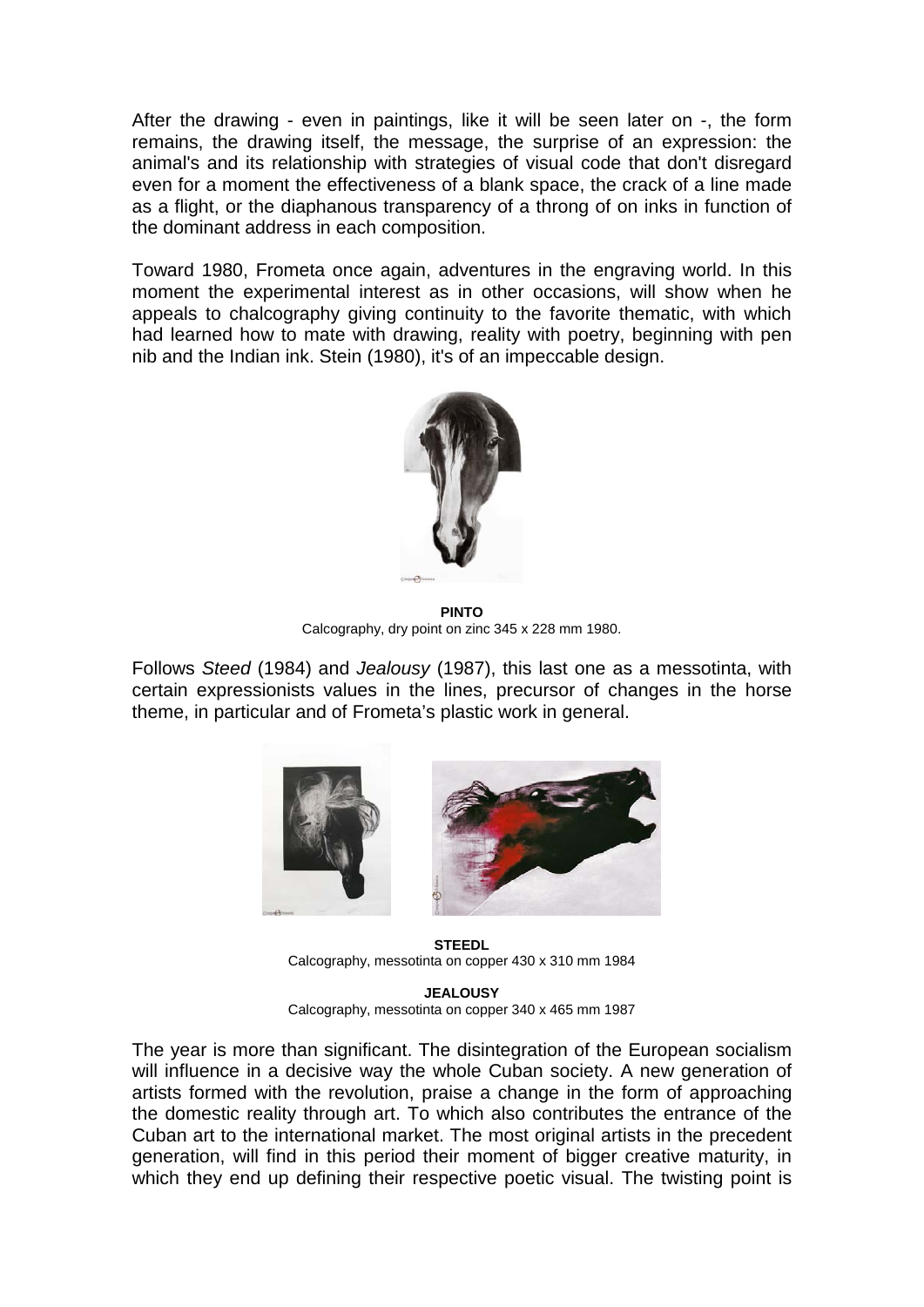made evident to all, even to those that ended the century in the 60. Each one designs a personal strategy to face the crisis (of the Greek krinos: possibility for the change); but all, without exception, accelerate the desires of living, well to live it or to lose it forever (the *aids*, the rafters). For Frometa, it's returning to abstraction. His form of facing the new reality through art, becomes new form of reality. There is nothing better than starting from zero. In a short television documentary in that period, he can be seen, agile, nervous, paintbrush in hand in front of the canvas, creating visual textures, dripping, gestural forms that countersign a cycle of his visual creation unpublished till then. At the end, in the television screen, only a great abstract painting is observed. Nothing is better to readjust the style, to give continuity to it, to recreate it than the asepsis of abstraction. From it he will become renovated.

In fact, approximately between 1993 and 1994, the change begins. That is to say, the twist from this work to forms of visual representation related with a figuration more or less objective. *Before Galloping*, *Trot*, is the clue piece. The title is an entire manifesto. The trot before the gallop, will mean to Frometa to involve his favorite topic, the horse, in a reality in bid with the past and the present which will make the art of the 90, a new significant moment of the Cuban visual culture: contingency limit of the spirituality of a nation made and thought through the universal idea.



**BEFORE GALLOPING, TROT** Acrylic and oil on canvas 110 x 195 cm 1994

The beginning cannot be better: a realism different to that of his drawings and engravings of the 70 in which change is also implicit a new technique and support: oil and canvas. New decade, new life. The equine saga, contrary to the properly photorealistic period of this --in more than one sense, formative--, will be seen now sustained by a visual speech of strong symbolic load. More reflexive than literal, the matter will be impregnated of interrogations, with which enlarges and make difficult that which had begun in the previous decade. The color, in such paintings, will be inseparable part of the new language, of the new reality. The extended paint stroke or the unfinished touch, and even certain textural contrasts, nothing unaware to those chromatic freedoms won through the abstraction, they are aiming either to reconcile the form with the message, as well as to accelerate the visual journey in correspondence with the dynamics and dramatic that distinguish the topic.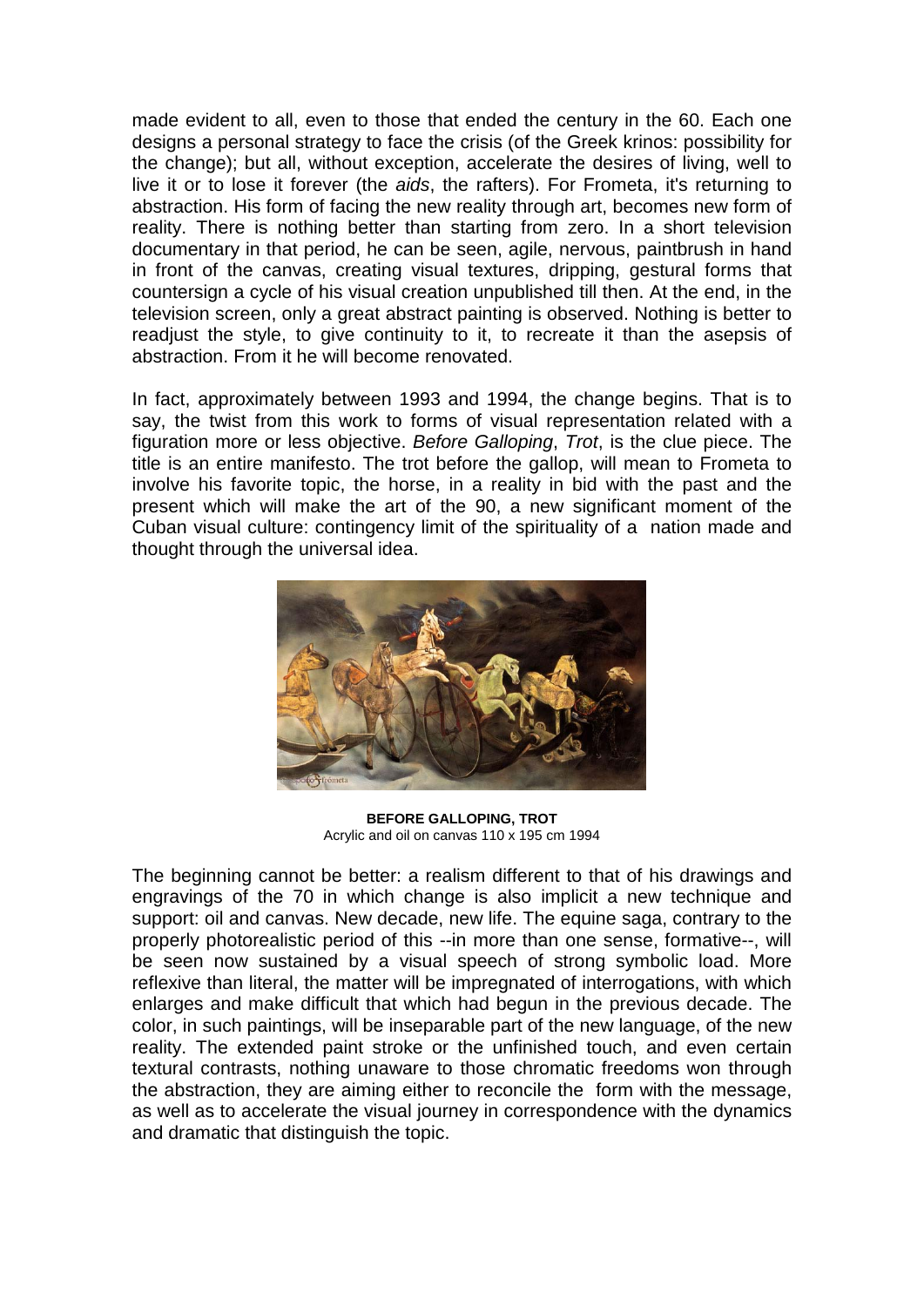In this new pictorial period, the wooden horse roundabout or Mary-go-round, centers the visual universe in a true plastic matrix, in which all the profit of experiments and the most decanted influences converge. From there the first symbol condition, in a distressed moment of childhood, in which, the stunt (the wooden horse), until then fixed as stalactite to the roof, becomes breakage, breakaway from the circle, solidarity of the alive with life, stampede -with those of its specie- toward freedom. Without being moralizing, the moral component that travels over these paintings becomes axis rector of the message. Also, the man's growing presence. But, beware; not as the message protagonist, but as a visual counterpoint with the real and total subject of it, the horse. The man not as individual, but as group, depersonalized, anonymous, on the other hand, each horse, either wooden or real, has its own personality. In which side is the reason? In which, the reasoning? *Ancient Light* (1996), gives beginning.



**ANCIENT LIGHT** Acrylic and oil on canvas 100 x 120 cm 1996

The symmetry of the conflict, more than real, it is poetic. The truth of life being revealed through the "lie" of art: real nature of the fiction. The true horses help the handcuffed wooden ponies to break the closed circle of the show, of the Mary-go-round. The stampede is the pre-figuration of the next freedom to live. From *Wooden Tordillo* to *End of Century's Tordillos* (1999), through *Top Hats, Sincere Rupture* and *Party*, the symbolism increases the plastic matrix of the pointed visual universe, pushing it to the boundaries of the unreal, or surrealism. In the derby, under the chisteras, *(top hats)* wave, man becomes formless, gray... Men make the solitude; horses make feelings.



**WOODEN PONY** Acrylic and oil canvas 100 x 120 cm 1996

**END OF CENTURY'S PONY** Acrylic and oil on canvas 140 x 150 cm 1999

To them he always turns -as Frometa's pictorial way of saying- without prejudice of the person or the loved landscape, because they only know the